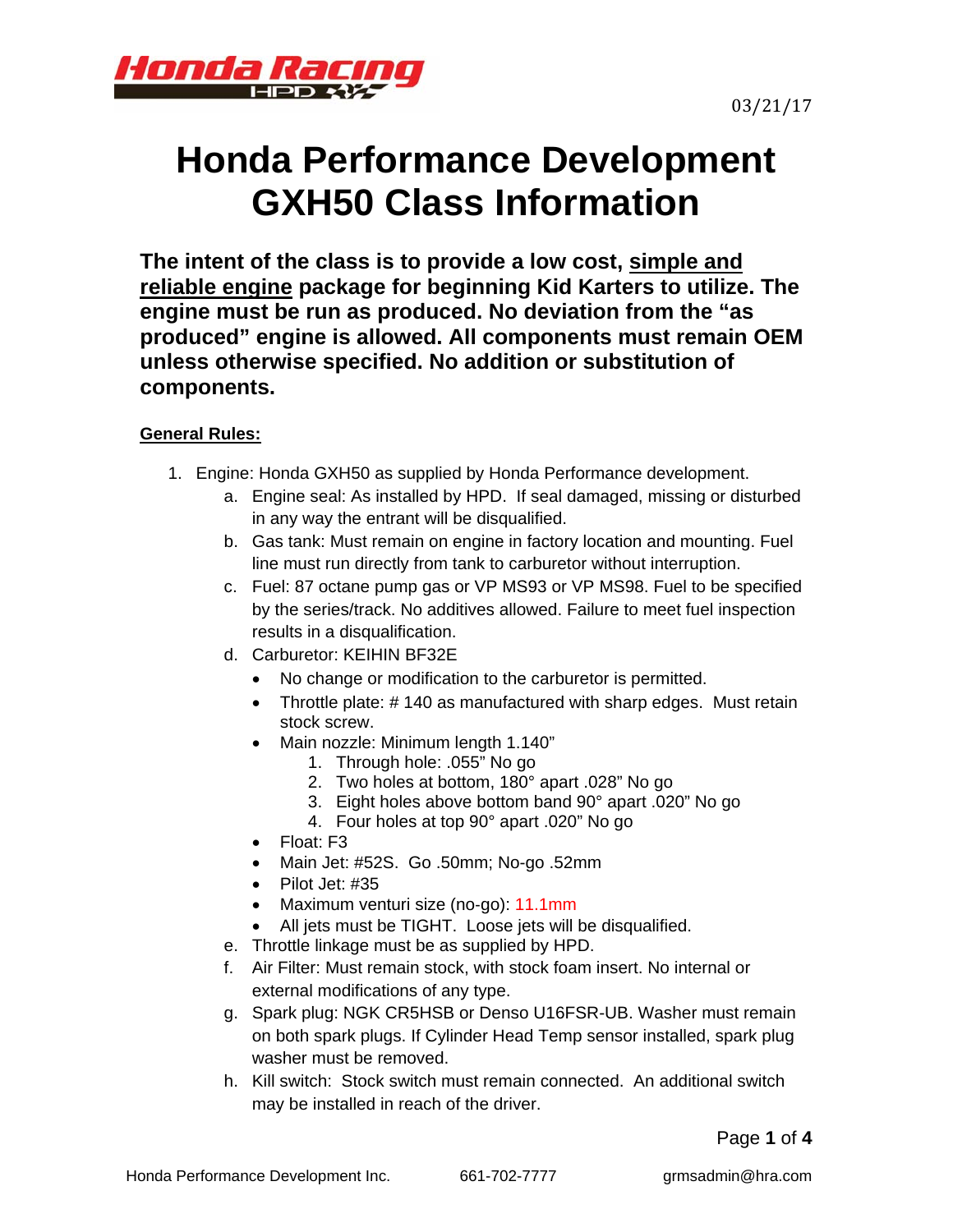

- i. Oil Alert switch: Yellow wire must be disconnected or cut.
- j. Oil: SAE 10W-30 or SAE 30 only. Hondaline oil recommended. No exotic oils such as those containing "combustion enhancers". Tech on oil using a refractometer is encouraged.
- k. HPD chain cover (pending availability) or other chain cover mandatory.
- l. Clutch: HPD supplied. No oiling or greasing of clutch shoes or drum allowed. Stall speed 2400 rpm. No modification of clutch drum allowed.
- m. Gearing: 16:89 or 15:89. Series/track to decide which gearing spec. Max 8000 rpm. No mixing of gear combinations within class.
- n. Exhaust: As supplied, modification or repair not allowed. Cracked or broken exhausts will be disqualified. Any evidence of exhaust leaking is grounds for disqualification.
- **o. No additional decals or other signage allowed on engine except for Honda or Honda Racing HPD.**
- 2. Engine Mount pattern: 112mm X 54mm

## **Additional technical inspection:**

## **GX 50 Ignition Timing Procedure:**

- Remove the starter assembly and large cover.
- $\bullet$  Install a dial indicator in the spark plug hole, using a 10mm X 1.00 adapter.
- Make sure the indicator has a ball end to ride across the crown of the piston without damage.
- Place light grease or oil on the ball.
- "0" the indicator at top dead center, it does not have to be on the compression stroke as long as piston is at TDC. Remember, this is a 4-stroke.
- Rotate the flywheel clockwise until the two magnets on the flywheel are to the right of the coil.
- Rotate the flywheel counter clockwise until the left hand edge of the left hand coil mount leg is in line with the left hand edge of the left hand magnet.
- Dial indicator reading should be between 245" and 265".
- **1.** External visual check of engine for required components: Pipe and muffler, shrouds and sheet metal, oil level sensor (this can be observed from outside).
	- A. Blocking Air Flow to the engine: Only factory heat shield is legal. No device may be used that will/or appear that it may impede airflow into the engine cooling system. This may require that the engine be run at a speed above idle by the tech personnel at the scale after the car has qualified or raced.
	- B. Engine should be at ambient temperature when presented to Pre-Grid.

#### **Intake:**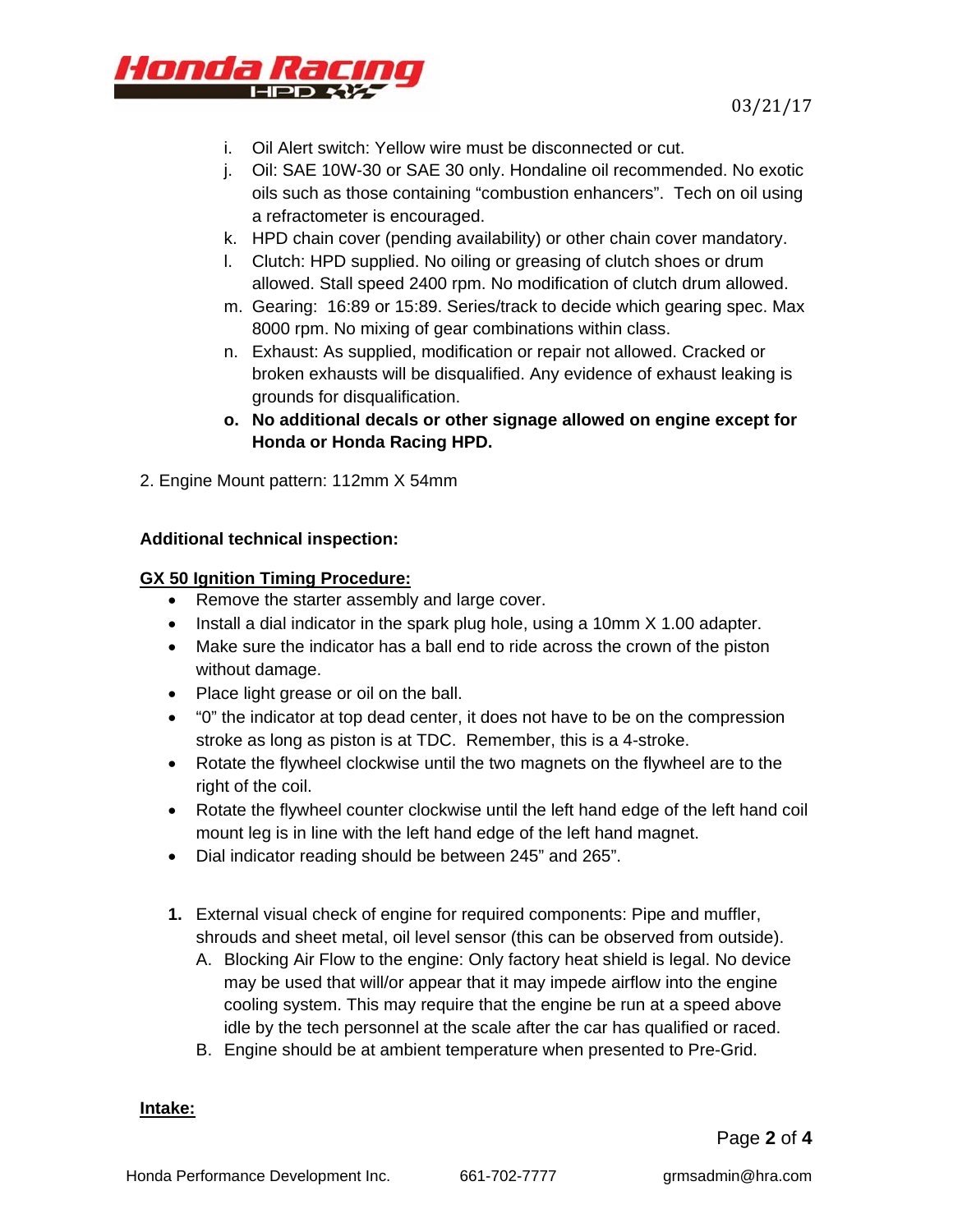

- 2. Remove Carburetor:
	- A. Only stock Honda insulator gasket between black plastic insulator and head. Air passageway in insulator will not be altered in anyway.

1. Insulator thickness: .277" +/- .001". Hole is rough edged and is "as molded"

- 2. Insulator (head side) gasket thickness: 0.019" maximum.
- 3. Insulator (carb side) gasket thickness: 0.022" maximum.
- B. Check for any alterations or worn parts that would allow additional air into engine: holes, slots, perforations, spacers, loose bolts, warped flanges etc. Any evidence of air leaking is grounds for disqualification.

## **Valve Springs:**

*Valve springs will be stock Honda springs and will not be altered in any way.* 

- A. Wire diameter: 0.064" maximum
- B. Outside diameter of spring: 0.588" maximum
- C. Number of coils: 6
- D. Spring pressure: 11 LBS maximum at 0.514"
- E. Stacked length will be: 0.652" maximum

## **Rocker Arms – Push Rods – Studs:**

*Rocker arms will be stock Honda and will not be altered in any way. Rocker arm studs will be stock Honda. They or their mounting position may not be altered in any manner. No heli-coiling of mounting holes. No bending of studs. Push rods will be stock Honda and will not be altered in any way.* 

Push rod length is 2.774" +/-.002"

## **Chassis:**

- $\bullet$  Minimum wheelbase 29" (737 mm), maximum 31 1/2" (800 mm).
- Overall Maximum width 42" (1067 mm) Minimum 39" (991 mm).

**Tires:** (4) 460 (450) X 5 as specified by series.

**Rear Wheels/tires:** Overall width 130 -140mm Circumference: 32.250" to 33.250"

**Bodywork:** CIK, FIK or IKF/WKA style allowed. Must include: front fairing, nose, side pods and full rear protection.

**Front bumper:** (nose) maximum width 40" (1016mm). May not extend beyond the front tires.

**Front fairing:** Maximum width 9".

**Rear protection/bumper:** CIK, FIK or IKF/WKA style allowed. Under no conditions may the rear protection extend beyond the plane of the rear tires.